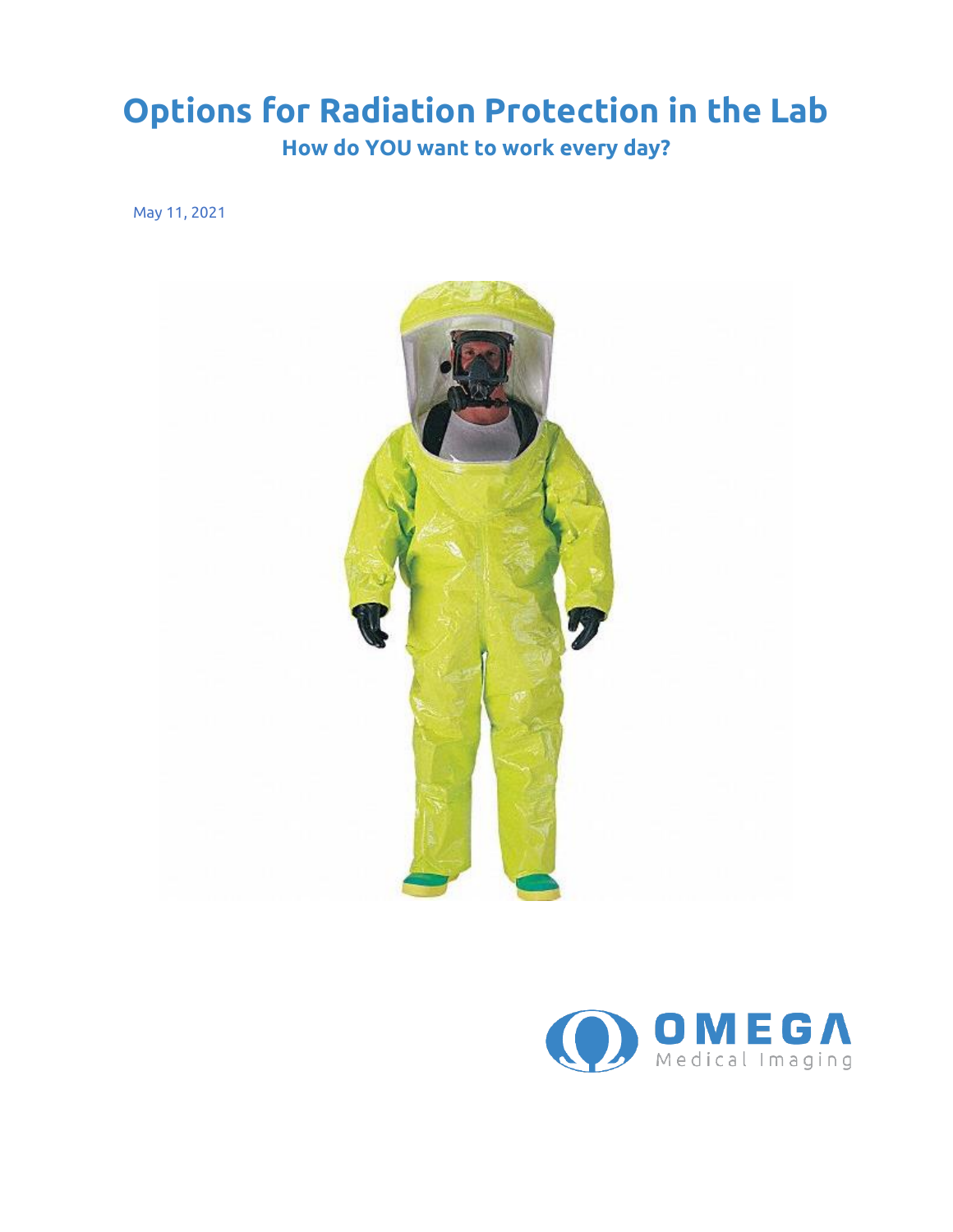In a [2020 paper](https://www.ncbi.nlm.nih.gov/books/NBK557499/) published with the National Center for Biotechnology Information (NCBI), Doctors Nicholas Frane and Adam Bitterman of Northwell Health in New York wrote that radiation protection and safety is a concern for physicians, staff, and patients across several departments such as radiology, interventional cardiology, gastroenterology, and others. They stated that radiation emitted during fluoroscopic procedures is responsible for the greatest radiation dose to medical staff, but any radiation exposure poses risk to staff and patients alike. There's not much argument to these points.

The use of ionizing radiation has become an indispensable tool for the diagnosis and treatment of several medical conditions. With increased use has come increased risk and with that must come a better understanding of the risks of radiation exposure and dose reduction techniques and technologies. They are not all the same.

There are three fundamentals proposed as key to radiation safety – time, distance, and shielding. Time refers to the amount of radiation (the time) used to achieve the needed imaging. Distance means increasing the distance of the staff from the X-ray source – the further away the better…for staff. Shielding aims to block the scatter radiation bouncing off the patient.

In a [previous article,](https://www.omegamedicalimaging.com/radiation-exposure-and-safety-in-cardiology-a-fourth-fundamental-of-radiation-safety/) Omega introduced a fourth fundamental of radiation safety – technology. Technology can dramatically reduce radiation exposure to not only the physician and staff, but to the patient as well.

But is all technology the same? Is all available technology universally adopted? Despite the claims of many manufacturers and despite the misperception of many in healthcare, the unfortunate answer is no. But not everyone will tell you that. When pulsed fluoro was introduced, it was revolutionary. Still, it was not immediately adopted across the board. Such is often the case with new technology – even when the results are proven to be dramatic.

ROI technology i[s proven to provide dramatic results](https://www.omegamedicalimaging.com/clinical-data/key-clinical-data/#RadCompare) in radiation reduction. Still, ROI technology has not yet been universally adopted by all manufacturers. Nor has AI image-guided technology that automatically collimates to the Region of Interest (ROI) – reducing radiation exposure by up to 84% without any interruption of existing workflow while delivering superior image quality.

Why has ROI technology not been adopted across the board? We can't tell you that. We don't understand it either. If you knew you could reduce radiation risk without changing your workflow and still get the image quality you need, why wouldn't you do that?